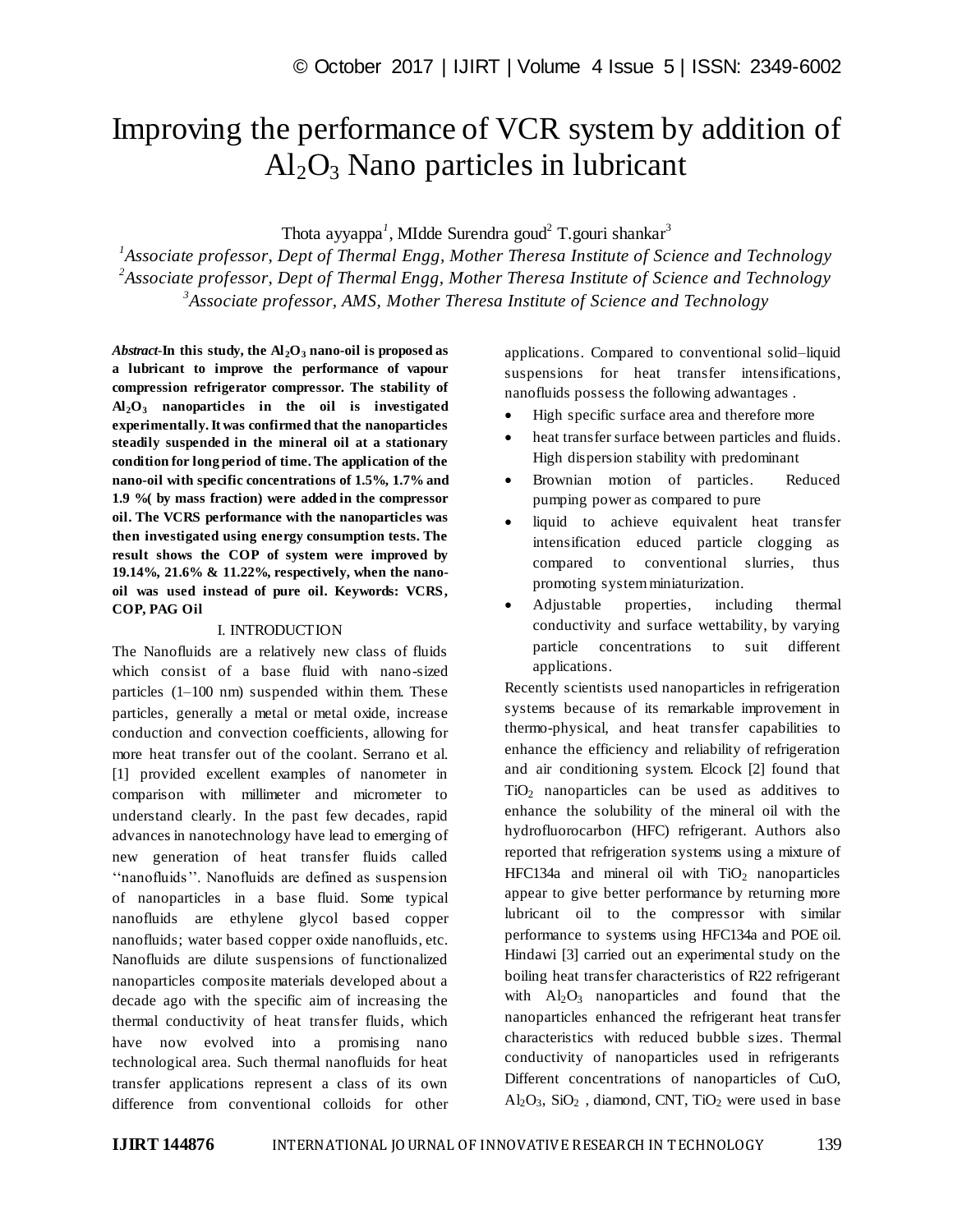refrigerants such as R11, R113, R123, R134a, and 141b as found in the available literatures.

Table 1:Properties of aluminium Oxide nano particles.

| Nano particles          | Aluminium Oxide                                              |
|-------------------------|--------------------------------------------------------------|
| Synonyms                | Alumina, Aluminium Oxide, Corundum, Aluminium(III) Oxide     |
| Formula                 | $Al2O3$ , gamma                                              |
| <b>Atomic Number</b>    | A113                                                         |
| Molecular Weight        | 101.96                                                       |
| <b>CAS Number</b>       | 1344-28-1                                                    |
| <b>EINECS Number</b>    | $215 - 691 - 6$                                              |
| Colour                  | milky white                                                  |
| Form                    | Nano powder                                                  |
| Goods Nomenclature Code | 2818200000 (aluminium oxide, other than artificial corundum) |

II EXPERIMENTAL SET UP

## 1 Components

The vapour compression refrigeration system test rig consist of a compressor unit, condenser, evaporator, cooling chamber, controlling devices and measuring instruments those are fitted on a stand and a control panel. Electric power input to the compressor is given through thermostatic switch.



Fig .1vapour compression test rig. Table 2: Refrigeration system specifications

| Capacity            | 500 watt at rated at test condition |
|---------------------|-------------------------------------|
| Refrigerant         | R-134a                              |
| Compressor          | Hermitically sealed                 |
| Condenser           | Forced convective air cooled        |
| Condenser fan motor | Inductive type                      |
| Dryer/filter        | Dry all make                        |
| Expansion device    | Capillary tube                      |

# 2 Instrumentation

The temperatures at different parts of the experimental setup are measured using resistance thermocouples. Six resistance thermocouples were used for the experimentation. The suction pressure and discharge pressure at compressor are measured with the help of pressure gauges. The power consumption of the system was measures by a energy meter. A digital energy meter is also connected with the experimental setup.

# III. EXPERIMENTAL PROCEDURE

# 1 Preparation of nano- Refrigerant

Nanoparticles of Al2O3 2are added to the refrigeration system by adding them to the lubricant in the compressor of the system. Thepreparation and stability of this lubricant and nanoparticle mixture is very important. The lubricant oil, a type commonly used in refrigeration and air-conditioning systems was poly alkylene glycol (PAG). This oil is selected owing to its common usage and superior quality. The nanoparticles of Al2O3 in the range 40-50 nm were mixed with PAG to synthesize nanolubricant in a recommended method for nanofluid. PAG oil was used as supplied by supplied without further purification. The nano particles of Al2O3 and PAG mixture was prepared with the aid of magnetic stirrer for 2 hrs. The mixture is then further kept vibrated with an ultrasonic homogenizer for half an hour to fully separate the nanoparticles and to prevent any clustering of particles in the mixture to obtain proper homogenization. No surfactant is added in this work as there may be any influence in reduction of thermal conductivity and performance.



*Fig 2: magnetic asscillator for mixing of nano particles with lubricant*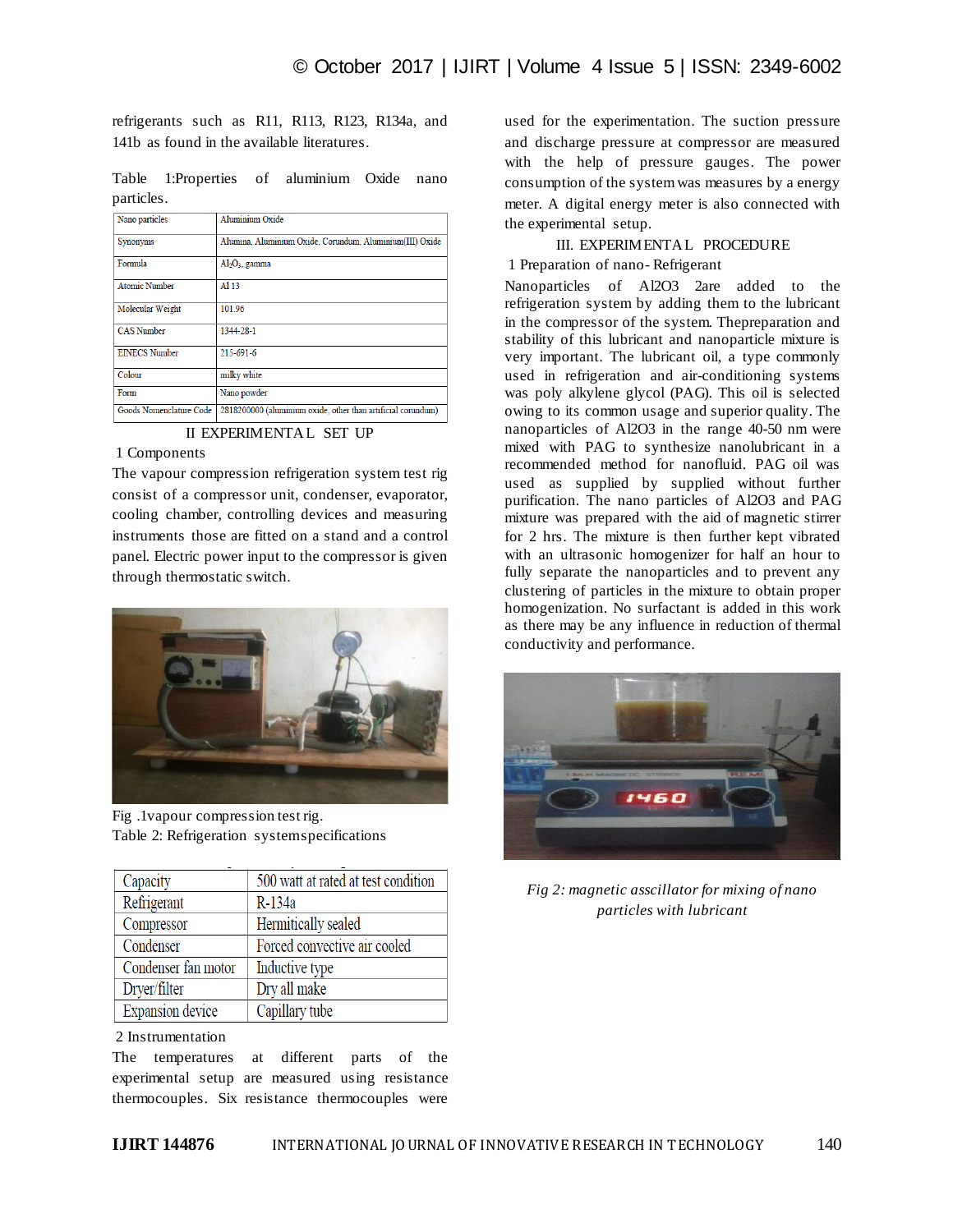

Fig 3: After Mixing of Nano particles in lubricant oil(PAG oil)

2 Nano- Refrigerant Concentration

Nano Refrigerant with different concentration of Al2O3 in the refrigerant R134a is prepared and tested in the setup.

#### 3 Charging of set up

N2 gas at a pressure of 5 bar to 7 bar and this pressure is maintained for 45 minutes. Thus the system was ensured for no leakages. A vacuum pump was connected to the port provided in the compressor and the system was completely evacuated for the removal of any impurities. This process was carried out for all the trials. Through the service ports refrigerant was carefully added to the system. Precision electronic balance with accuracy  $\pm 1\%$  was used to charge a mass of 150gm. into the system. Every time the system was allowed to stabilize for 15 min.

## IV. PERFORMANCE TEST

The system was charged with refrigerant (R 134) and a POE oil with different concentration using a charging line attached to the system. The temperature data were noted continuously, and the readings were taken an interval of 15 min. It was ensured that a constant temperature and humidity prevails in the surrounding space, when the experimental readings were taken. The experiment involved the measurement of the temperature T1- T6 of compressor, condenser, expansion valve, evaporator and inlet –outlet of water temperature. The power consumption rate of the compressor was determined by noting the time taken by the digital energy meter for 10 pulses. Using these data, the heat transfer rate at the evaporator cabin and the power consumption rate in the compressor were calculated using the standard expressions as follows.

*Factors affecting Refrigeration System*

The important factors affect the performance of refrigeration system are Refrigeration effect, Coefficient of Performance (COP) and Energy factor(EF).

- Refrigeration effect  $q=$  Heat removal / mass flow rate or refrigerant (1)
- Coefficient of Performance COP = Heat  $Removal / Work Input$  (2)
- Energy Factor  $EF = Cooling$  capacity / Power consumption (3)
- work done by compressor(wc) wc =  $(3600*10)$  /  $(EMC*T).$  (4)
- Actual co efficient of performance (C.O.P) ACT  $(C.O.P)$  ACT = (refrigerant effect) / (work done by compressor) (5)

V. RESULT &DISCUSSION

1 Comparison of actual C.O.P for nano refrigerant with different % of aluminium oxide nano particles.



Graph 1:Comparison of actual C.O.P for nano refrigerant with different % of aluminium oxide nano particles

In the above graph 6.6 shows that PAG oil with 1.7% of Al2O3 nano particles gives the better performance 0.8672 with compare 1.5%, 1.7% mass fractions of nano lubricant. because of the more surface area ,high thermal conductivity, higher heat transfer between the oil and fluids. These nano particles are weighed by the electronic weighing machine, mixed by the magnetic stirrer for 6 hours. The values for the different mass fractions of nano particles in the lubricant oils like 1.5%,1.7%,1.9% actual C.O.P are 0.8495,0.8672,0.793

2 Comparison of refrigerant effect rate for different % mass fraction of aluminium oxide nano lubricant.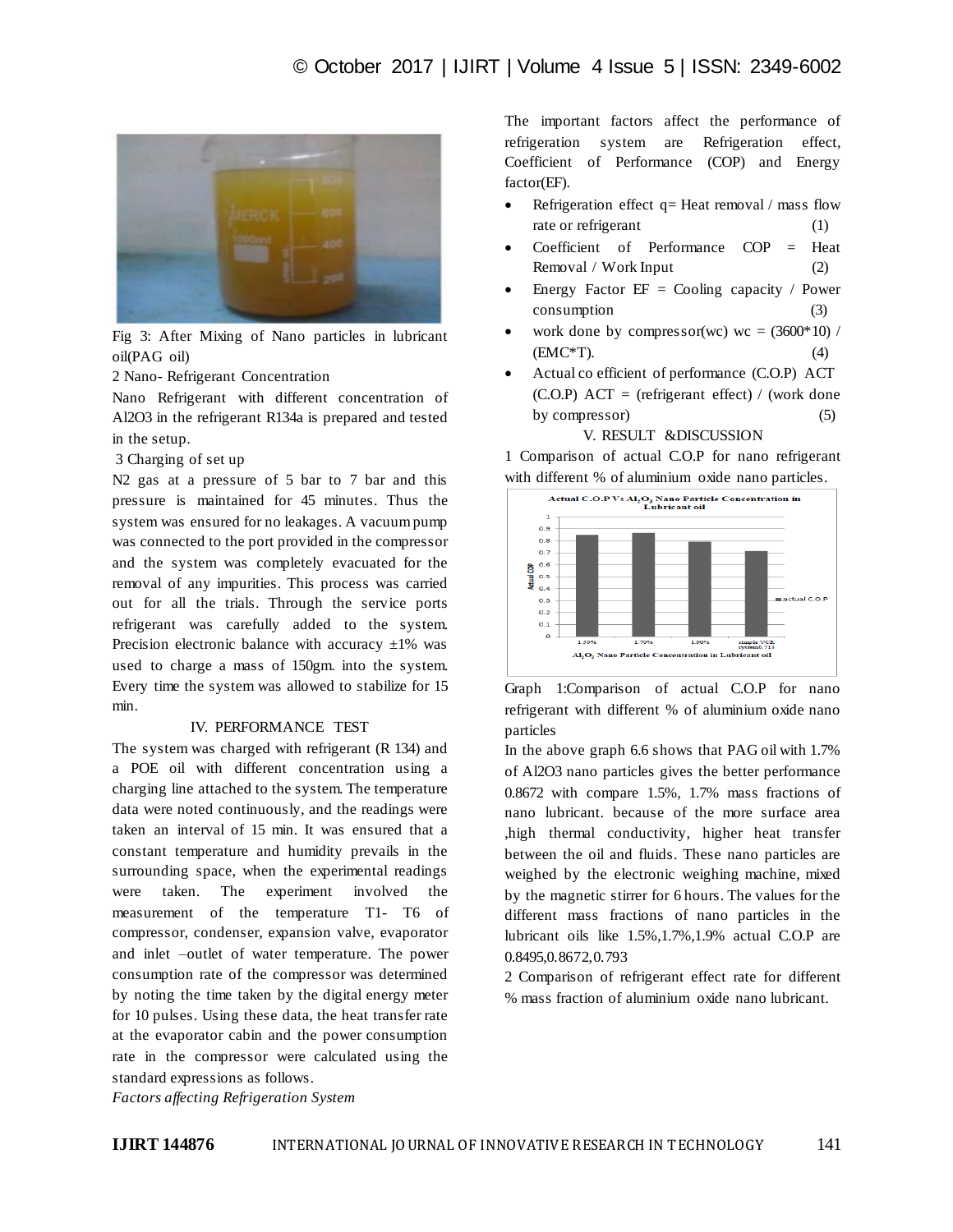

Graph 2:Comparison of refrigeration effect rate for different % mass fraction of aluminium oxide nano lubricant.

In the above graph 6.7 tells us that 1.7% mass fraction of Al2O3 nano lubricant gives the better cooling rate than other mass fractions. Because of the more surface area ,high thermal conductivity, higher heat transfer between the oil and fluids. These nano particles are weighed by the electronic weighing machine, mixed by the magnetic stirrer for 6 hours. Thevalues of refrigeration effect rate for the different mass fractions of nano particles in the lubricant oils like 1.5%,1.7%,1.9% of refrigeration effect rate are 11.74 kj/min,11.96 kj/min,

#### 10.86 kj/min.

3 Comparison of theoretical C.O.P for nano refrigerant with different % of aluminium oxide nano particles in PAG oil.



GRAPH 3:Comparison of theoretical C.O.P for nano refrigerant with different % of aluminium oxide nano particles in PAG oil.

In the above graph 6.8 tells us that 1.7% mass fraction of Al2O3 nano lubricant gives the better theoretical C.O.P other mass fractions. Because of the more surface area ,high thermal conductivity, higher heat transfer between the oil and fluids. These nano particles are weighed by the electronic weighing machine, mixed by the magnetic stirrer for 6 hours.

The values of refrigeration effect rate for the different mass fractions of nano particles in the lubricant oils like 1.5%,1.7%,1.9% of theoretical C.O.P are 3.51, 3.67, 3.196.

4 Comparison of capacity for nano refrigerant with different % aluminium oxide nano particles



Graph 5 Comparison of capacity for nano refrigerant with different % aluminium oxide nano particles.

In the above graph 6.9capacity is more for 1.7% of Al2O3 nano particles mass fraction mix is better than other mass fraction of nano particles for optimum capacity. Because of the more surface area, high thermal conductivity, higher heat transfer between the oil and fluids. These nano particles are weighed by the electronic weighing machine, mixed by the magnetic stirrer for 6 hours. The values of capacity for the different mass fractions of nano particles in the lubricant oils like 1.5%, 1.7%, 1.9% of capacity are 0.056 TR, 0.059, 0.0468 TR.

5 Comparison of mass flow rate for different mass fractions of nano lubricant





In the above graph 6.10 mass flow rate is more for 1.7% of Al2O3 nano particles mass fraction mix is better than other mass fraction of nano particles for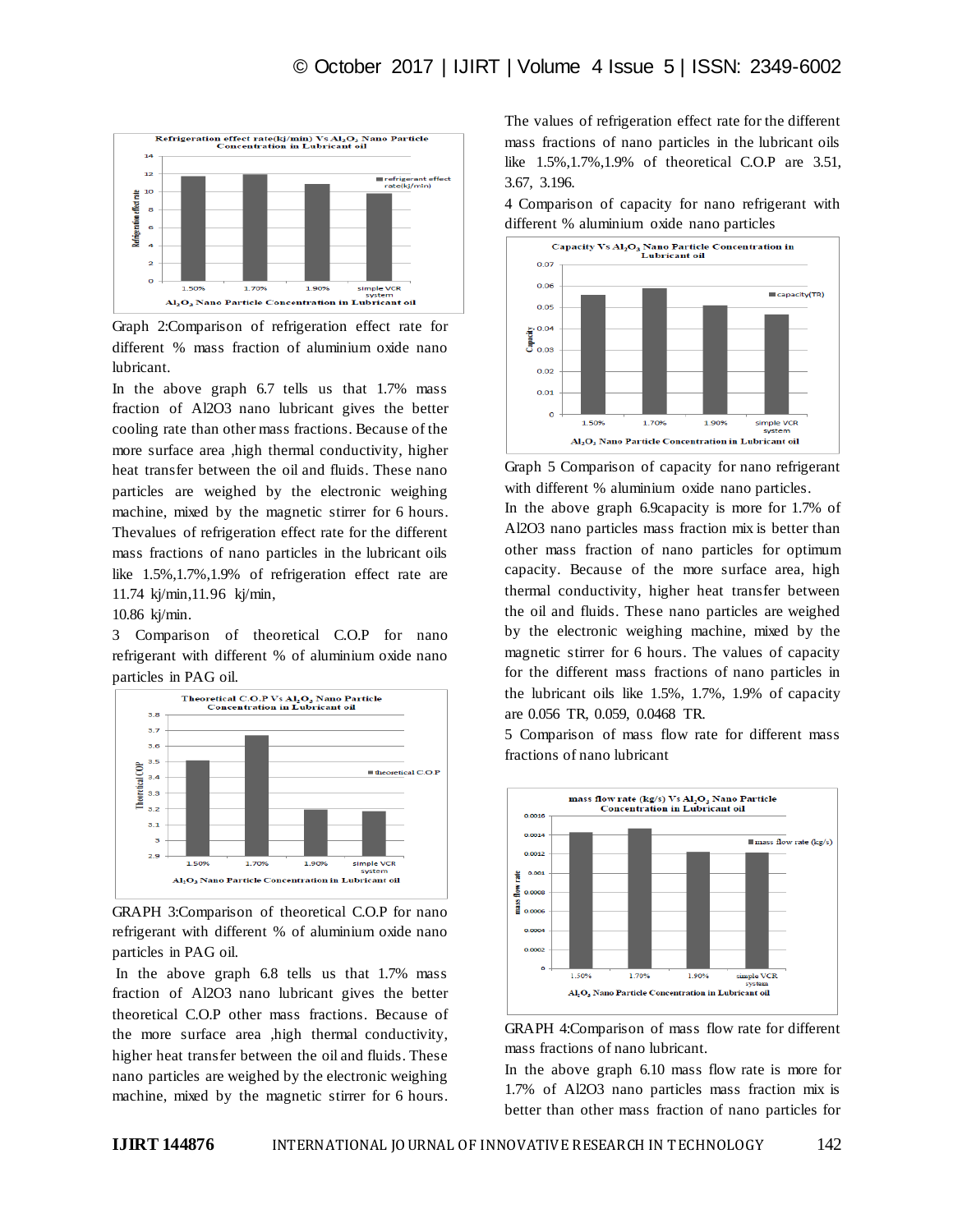optimum mass flow rate. Because of the more surface area, high thermal conductivity, higher heat transfer between the oil and fluids. These nano particles are weighed by the electronic weighing machine, mixed by the magnetic stirrer for 6 hours. The values of mass flow rate for the different mass fractions of nano particles in the lubricant oils like 1.5%,1.7%,1.9% of mass flo rates are 0.001426 kg/s, 0.001467 kg/s, 0.001224 kg/s. This fig explains about mass flow rate of refrigerant in VCR system.1.7% of mass fraction of nano lubricant is higher than others. Eventually performance is more.

### VI. CONCLUSION

The improvement of Vapour compression cycle Performance with the use of Nano-Particles in the lubricant oil is investigated. Apart from other literature studies the vapour compression cycle with constant energy input is fabricated and various mass concentrations of lubricant oil and Nano-particles are fed into the compressor and various performance parameters are recorded and concluded from the above graphs

- The thermal conductivities of nano refrigerants are higher than traditional refrigerants. It was also observed that increased thermal conductivity of nano refrigerants is comparable with the increased thermal conductivities of other nanofluids.
- From the experimental investigations Actual COP is increased upto 21.6% at 1.7%.mass concentration. After that it decreases so optimum percentage is 1.7% of Al2O3 for given 0.06 TR system.
- Refrigerant effect in evaporator is increased up to 21.6% due to more heat transfer surface area provided by Nano particles after the mixing with magnetic stirrer.
- Theoretical COP and mass flow rate of refrigerant increased by 15% and 20% respectively due to decrease in Viscosity of refrigerant.
- The Discharge pressure increases with time and attains a maximum value and then decreases.
- The Maximum discharge pressure is obtained for charge mass of 150gm.
- The suction pressure decreases initially and then increases with time.
- Suction pressure is found to be less for a charge mass of 150gm.
- Nanofluids stability and its production cost are major factors that hinder the commercialization of nanofluids. By solving these challenges, it is expected that nanofluids can make substantial impact as coolant in heat exchanging devices.

# **REFERENCES**

- [1] Serrano E, Rus G, Martı´nez JG. Nanotechnology for sustainable energy. Renewable Sustainable Energy Reviews 2009;13(9):2373–84.
- [2] Elcock D. Potential impacts of nanotechnology on energy transmission applications refrigerant effect rate for different % of aluminium oxide nano particles
- [3] Hindawi, Special issue on heat transfer in nanofluids; 2009.
- [4] S heng-shan Bi et al. Application of nanoparticles in domestic refrigerators. Applied refrigerant effect rate for different % of aluminium oxide nano particles
- [5] Eed Abdel-Hafez Abdel-Hadi et al .Heat Transfer Analysis of Vapor Compression System Using Nano Cuo-R134a. International Conference on Advanced Materials Engineering,
- [6] K.henderson. Flow-boiling heat transfer of R-134a-based nanofluids in a horizontal tube.
- [7] Shengshan Bi et al. Performance of a domestic refrigerator using TiO2-R600a nano- refrigerant as working fluid. Energy Conversion and Management 52 (2011) pp-733– 737.
- [8] Pawel K. P., Jeffrey A.E. and David G.C., (2005) Nanofluids for thermal transport. Materials Today, pp. 36-44
- [9] D. Sendil Kumar, Dr. R. Elansezhian, ( Sep.-Oct. 2012) Experimental Study on Al2O3- R134a Nano Refrigerant in Refrigeration System, International Journal of Modern Engineering Research (IJMER) Vol. 2, Issue. 5, pp-3927- 3929
- [10] R. Krishna Sabareesh Application of TiO2 nanoparticles as a lubricant-additive for vapour compression refrigeration systems -An experimental investigation.
- [11] Reji kumar.R and Sridhar.K, (Apr 2013) Heat transfer enhancement in domestic refrigerator using nanorefrigerant as working fluid, Int. J. Comp.Eng. Res., 3(4).